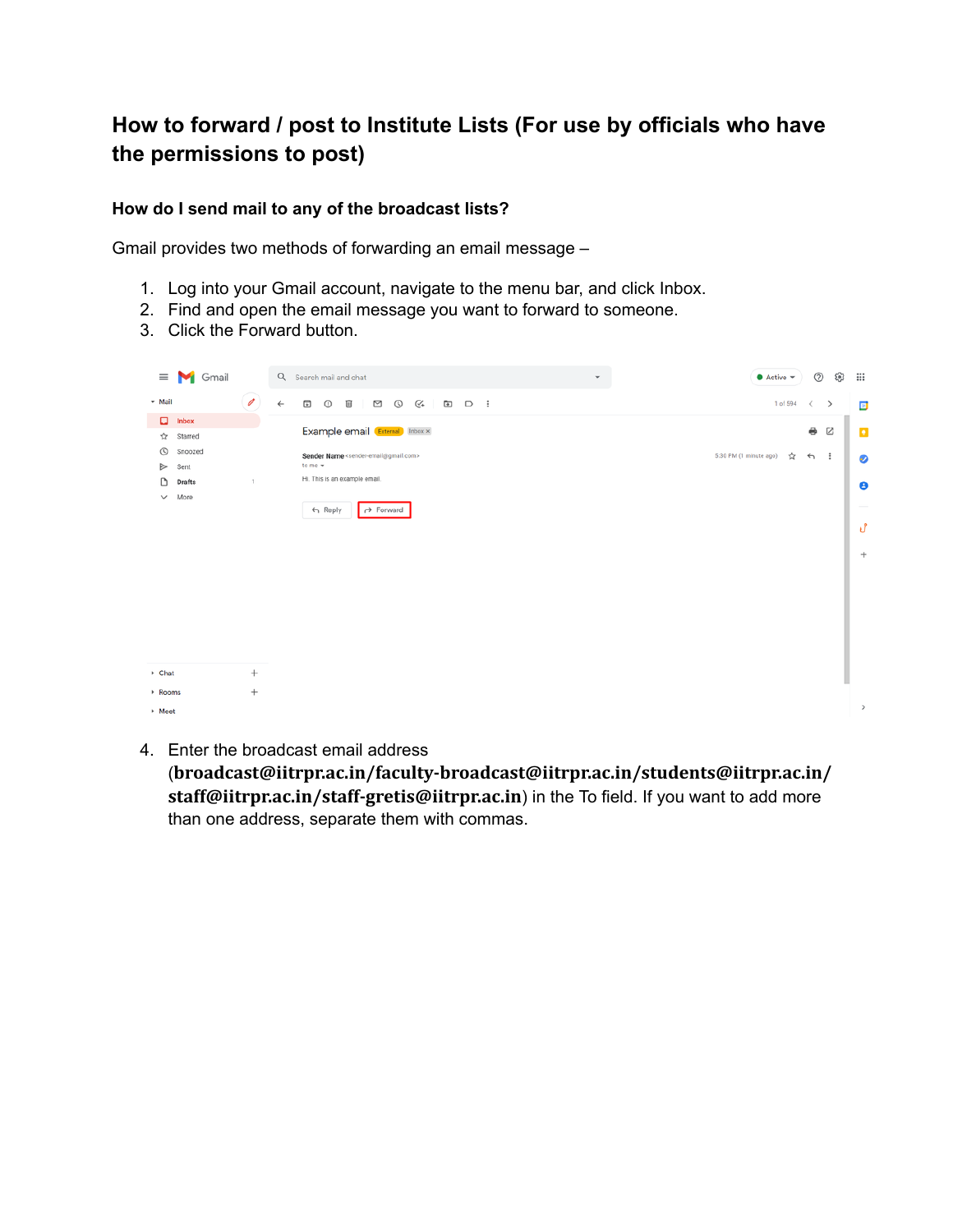| ← | ⊙4<br>⊠<br>$\odot$<br>⊡<br>回<br>⊡<br>⊕<br>∩                                                                            | 1 of 594 |              | ⋗   |
|---|------------------------------------------------------------------------------------------------------------------------|----------|--------------|-----|
|   | Example email (External) Inbox x                                                                                       |          | e            | ☑   |
|   | Sender Name <sender-email@gmail.com><br/>5:30 PM (5 minutes ago)<br/>to me <math>\star</math></sender-email@gmail.com> | Y.       | $\leftarrow$ | - 2 |
|   | Hi. This is an example email.                                                                                          |          |              |     |
|   | To $(recient-email@gmail.com \times)$<br>→ →<br>---------- Forwarded message ---------                                 | Cc Bcc Z |              |     |
|   | From: Sender Name <sender-email@gmail.com><br/>Date: Tue, Jun 15, 2021 at 5:30 PM</sender-email@gmail.com>             |          |              |     |
|   | Subject: Example email<br>To: Your Name <your-email@gmail.com></your-email@gmail.com>                                  |          |              |     |
|   | Hi. This is an example email.                                                                                          |          |              |     |
|   | Û<br>$\Box$ to $\mathscr I$<br>Send<br>$\underline{A}$<br>$\langle \Delta \rangle$<br>⊕<br>GD                          |          | ÷            | 画   |

**5. You can also add Cc (carbon copy) and Bcc (blind carbon copy) recipients by clicking the respective button.**

**Both To and Cc recipients can see the list of email addresses attached to the email you forward. Meanwhile, the list is not visible to Bcc recipients.**

| $C_{+}$<br>罓<br>⊓⊽<br>而<br>দি<br>$\circ$                                                                                                                                                                                                        | 1 of 594 |              |   |  |
|-------------------------------------------------------------------------------------------------------------------------------------------------------------------------------------------------------------------------------------------------|----------|--------------|---|--|
| Example email (External) Inbox x                                                                                                                                                                                                                |          | ₩            | M |  |
| Sender Name <sender-email@gmail.com><br/>5:30 PM (21 minutes ago)<br/>to me <math>\star</math><br/>Hi. This is an example email.</sender-email@gmail.com>                                                                                       | ☆        | $\leftarrow$ |   |  |
| $\rightarrow$ To (recipient-email@gmail.com X)                                                                                                                                                                                                  |          |              |   |  |
| ---------- Forwarded message ---------<br>From: Sender Name <sender-email@gmail.com><br/>Date: Tue, Jun 15, 2021 at 5:30 PM<br/>Subject: Example email<br/>To: Your Name <your-email@gmail.com></your-email@gmail.com></sender-email@gmail.com> |          |              |   |  |
| Hi. This is an example email.                                                                                                                                                                                                                   |          |              |   |  |
| $\Box$ no $\mathscr{S}$<br>Send<br>$\underline{A}$<br>GD<br>$\odot$<br>$\langle \Delta \rangle$                                                                                                                                                 |          |              | Ш |  |

**6. If you need to write a message above the forwarded email, do so above the Forwarded message text in the body of the email.**